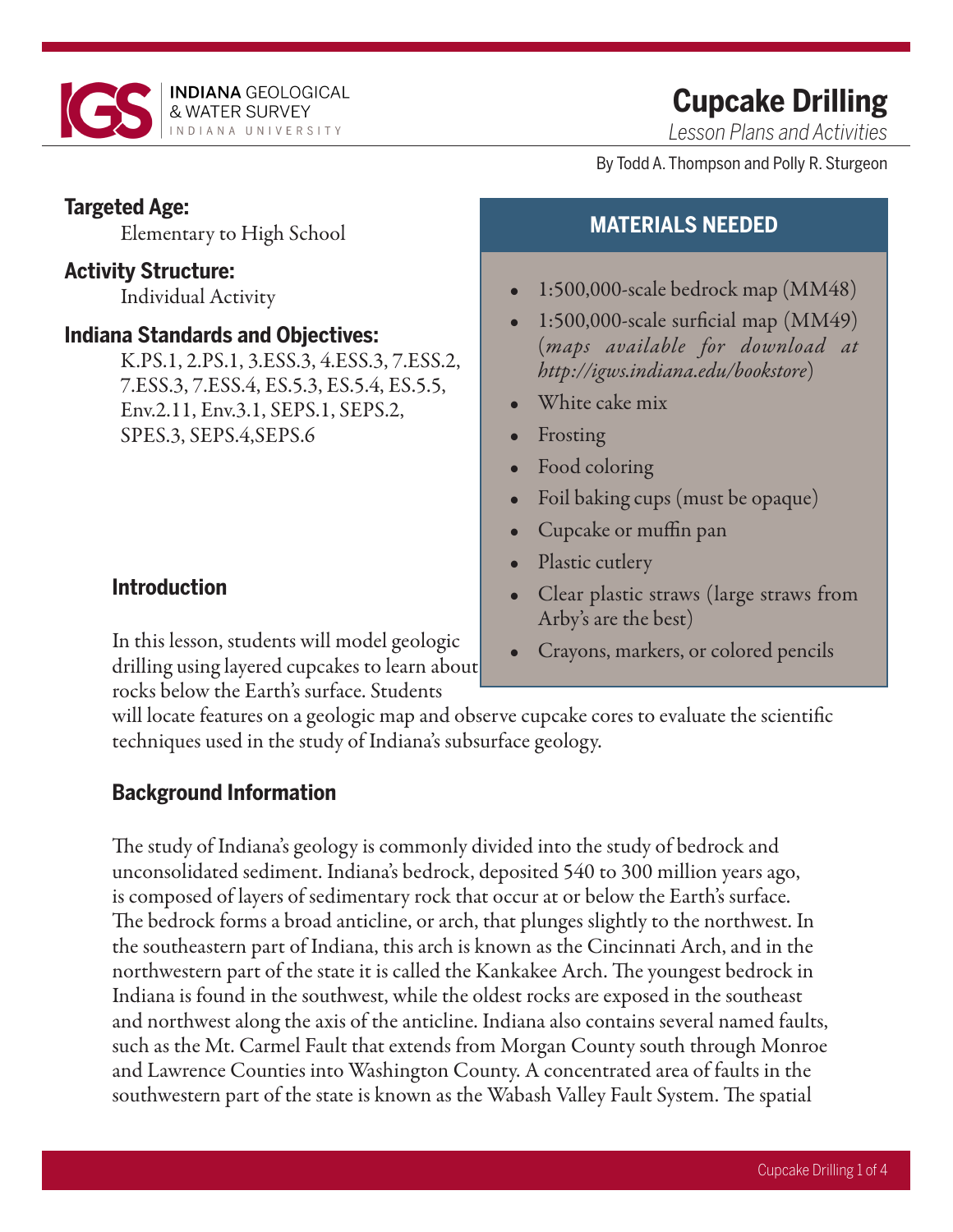distribution of rock types and their ages, as well as the faults and folds that occur in the subsurface can be found on the Bedrock Geologic Map of Indiana (MM48).

Indiana's bedrock is exposed only in outcrop and along river valleys in the south-central and central parts of the state. The majority of the bedrock surface is covered by up to 500 feet of unconsolidated sediment. These sediments, deposited during the advances and retreats of Pleistocene-age glaciers (2.6 million–12,000 years ago), are stacked atop one another and interlaterally woven over the bedrock surface. Till forms flat to hummocky plains that are found in the central portion of the state, punctuated by subtle recessional moraines in northeastern Indiana. Outwash is prevalent in northern Indiana and along major river valleys that once served as meltwater drainages, notably the Eel, Kankakee, Whitewater, Wabash, White, and Ohio Rivers. Outwash deposits form broad fans, mounds, and sinuous ridges and line valley bottoms. These deposits provide commercially viable sand, gravel, and groundwater resources for Indiana. The distribution of surficial geologic materials can be found on the Quaternary Geologic Map of Indiana (MM49).

Geologists have gained a great deal of information about Indiana's geology through geologic drilling. Geologic drilling is the creation of small holes in the earth's subsurface to sample sediment, rock, or groundwater. These samples of rock or sediment are called cores and are invaluable to the creation of geologic maps. Because exposures of rock and sediment are scarce (especially in the northern two-thirds of the state) and geophysical methods generally cannot identify rock type, geologists must drill into the earth to study the subsurface. The Bedrock Geologic Map of Indiana, for example, was created through detailed analysis of tens of thousands of drill holes! Geologic maps provide valuable information on the locations of geologic hazards (earthquakes, landslides), energy and mineral resources (coal, oil, gas, sand, gravel, stone), and environmental resources (groundwater). Scientists, government agencies, and the general public can use geologic maps to make informed decisions regarding the wise use and stewardship of Indiana's natural resources.

### **Vocabulary**

**Bedrock –** solid rock at or below the Earth's surface

**Core –** a cylindrical sample of rock or sediment produced by drilling into the Earth **Geological Drilling –** the creation of holes in the Earth's subsurface to sample sediment, rock, or groundwater

**Geologic Map –** a map that represents the distribution of rock and/or unconsolidated deposits, as well as the locations of geologic structures such as faults or folds **Subsurface –** layers below the earth's surface

**Unconsolidated Sediment –** loose sediments that lay on top of the bedrock surface; are not generally cemented or bound together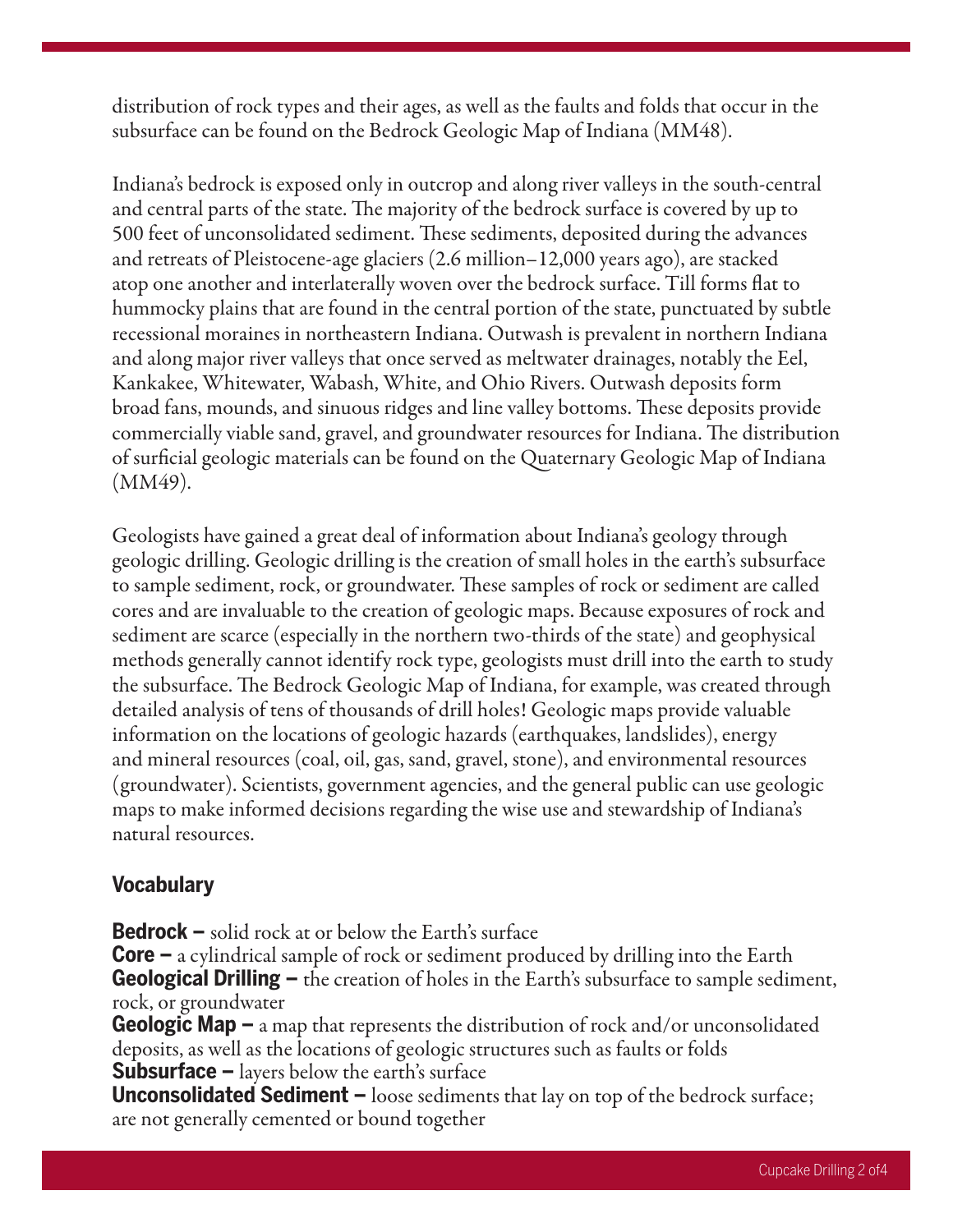1. Prepare layered cupcakes prior to beginning the lesson. See baking instructions below.

Mix the batter according to cake mix directions. Separate the batter into three bowls and add drops of food coloring to each bowl until desired color is achieved. Line a cupcake pan with foil baking cups. Spoon one tablesoon of each colored batter into the foil cup; order of color does not matter, and layers do not need to be smooth or uniform. Continue adding batter until the foil cup is half full. Bake according to cake mix instructions. Mix green (for grass) or brown (for soil) food coloring into the frosting. Once the cupcakes have baked and cooled, ice the top so that no part of the cupcake is showing.

- 2. Distribute a cupcake, plastic cutlery, three straws, and student data sheets to each student. Instruct students to not touch or eat the cupcake until told to do so.
- 3. Review the vocabulary terms and surficial and bedrock maps of Indiana. Explain that each cupcake represents a small part of the Earth.
- 4. Ask the class what techniques could be used to determine what the cupcake looks like inside. Common answers include:



Figure 1: Colored layers of a cupcake for student activity

- Scrape back the icing- This will show the cupcake's surface, much like a bulldozer is used to expose rock, but it does not expose rocks at depth.
- Cut or bite into the cupcake: This would work similiar to man-made outcrops (quarries, pits, roadcuts) or natural outcrops (river valleys). Unfortunately, outcrops are scarce, not always located where information is needed, and limited in depth below the surface.
- Use an "X-ray machine": This is similiar to ground-penetrating radar and seismic shockwaves that allow geologists to image the earth below their feet. However, this approach does not tell geologists what type or age the rocks are, only how they are arranged.
- Use the straw to drill into the cupcake: Correct answer! The straw can drill into the cupcake to reveal the layers below the surface. Geologists call these samples a core. Tens of thousands of cores were analyzed to produce the bedrock geologic map of Indiana.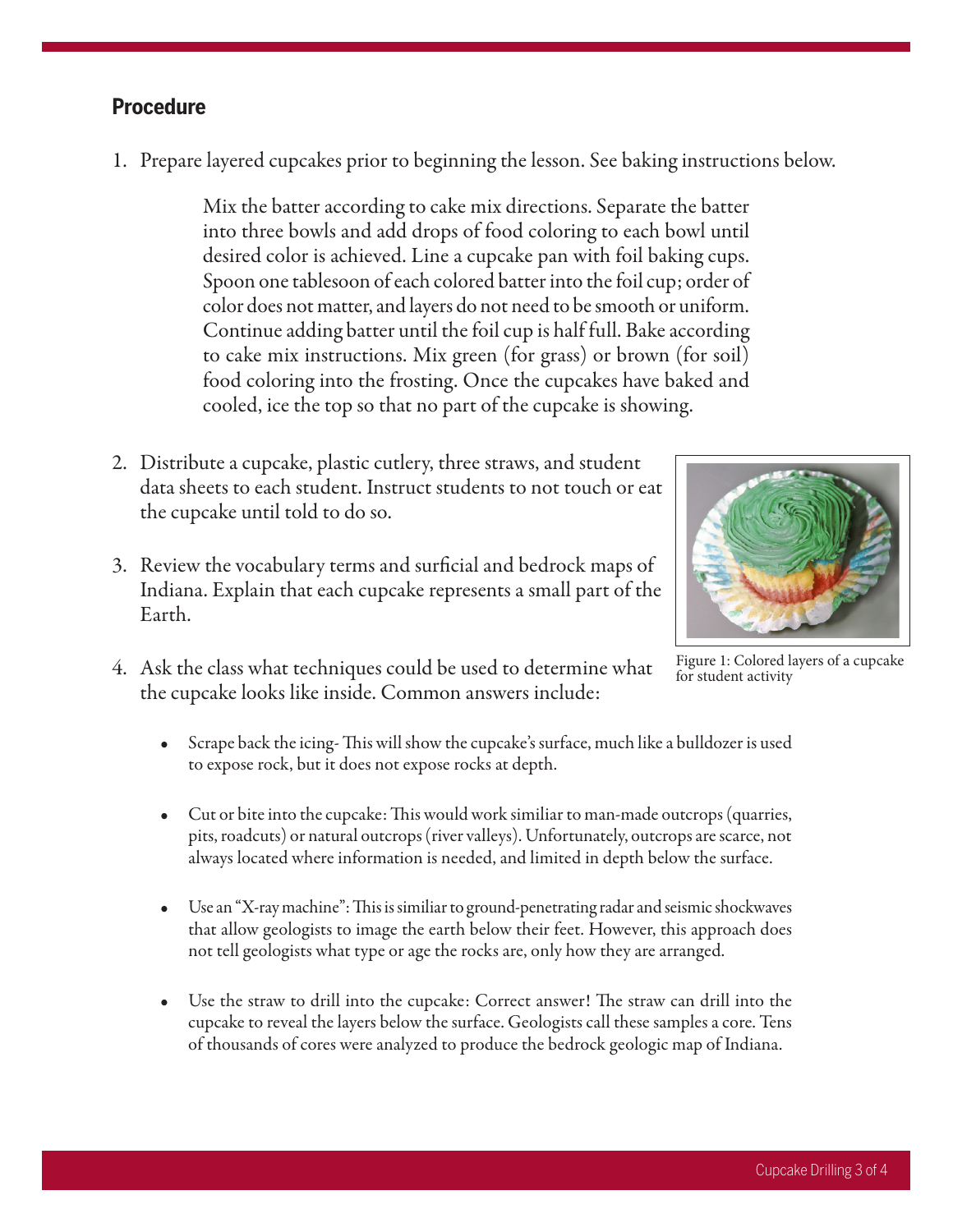### **Procedure Continued**

- 5. Instruct students to use one straw to drill a hole directly into the center of their cupcake. Hold the straw upright and rotate it *slowly* until it reaches the bottom of the cupcake. Pull the straw out to reveal the colored layers of the core.
- 6. Instruct students to draw the colored layers of their core on their data sheet.
- 7. Using a clean straw, drill a second hole into the cupcake and draw the colored layers of the core on the data sheets. Repeat until all three cupcake cores are drilled and drawn.
- 8. Students will connect the contacts between the colored layers of the three cores to create a cross section of their cupcake. Ask students to make an inference on what the interior of cupcake looks like based on their core observations.
- 9. Use the plastic cutlery to cut the cupcake in half. Students should cut through their core holes in a straight line.
- 10.Instruct students to draw the cupcake interior once it is cut open. Compare the student's cross section to the actual cupcake layers.



Figure 2: Students modeling geologic drilling with layered cupcakes



Figure 3: Cupcake interior

**If most of Indiana's bedrock is covered with unconsolidated sediment, how do geologists determine what is below the surface?**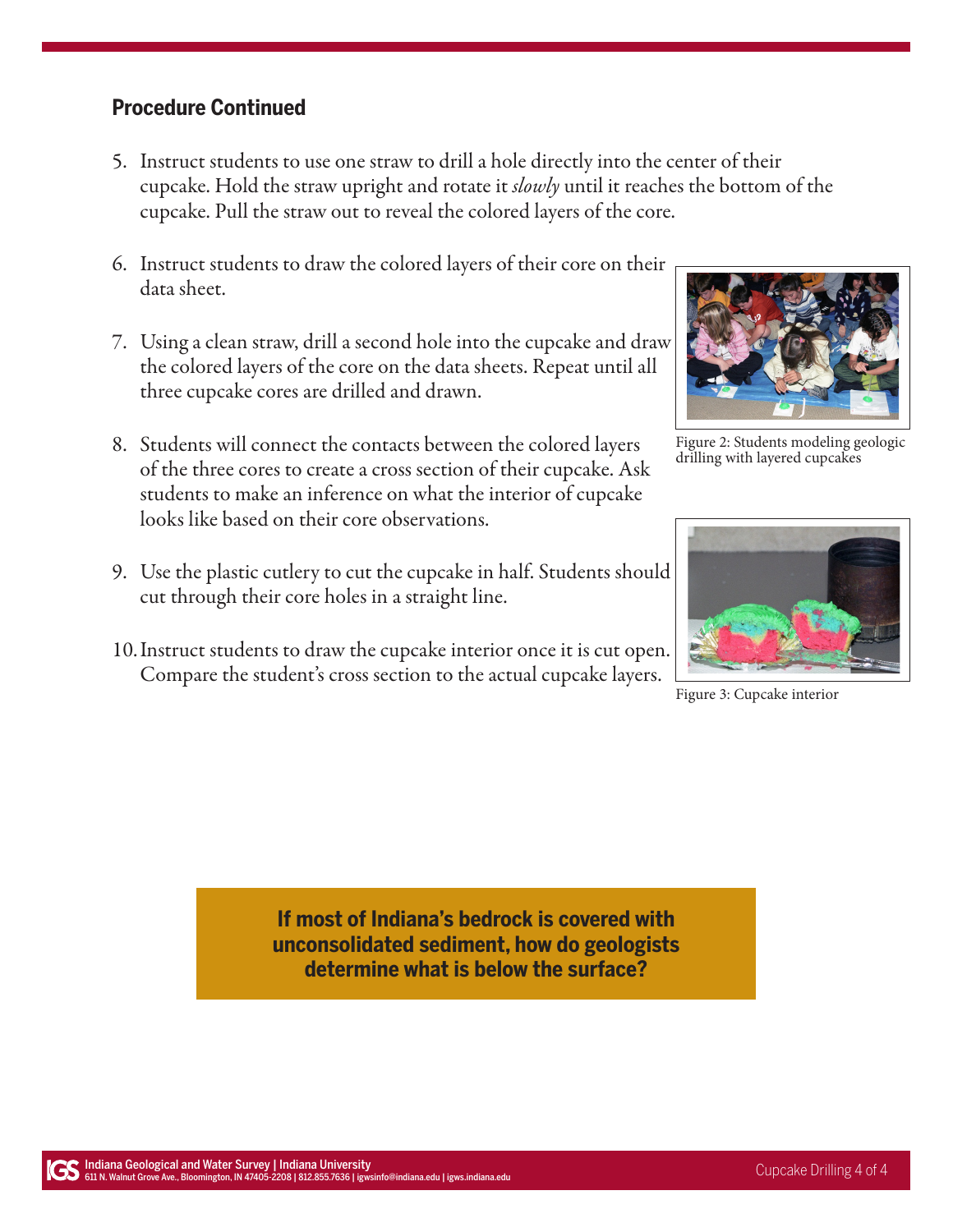

\_\_\_\_\_\_\_\_\_\_\_\_\_\_\_\_\_\_\_\_\_\_\_\_\_

\_\_\_\_\_\_\_\_\_\_\_\_\_\_\_\_\_\_\_\_\_\_\_\_\_

## **Cupcake Drilling**

*Lesson Plans and Activities*

#### By Todd A. Thompson and Polly R. Sturgeon

### **Name:**

## **Class Period:**

## **Vocabulary**

**Bedrock –** solid rock at or below the Earth's surface

**Core –** a cylindrical sample of rock or sediment produced by drilling into the Earth **Geological Drilling –** the creation of holes

in the Earth's subsurface to sample sediment, rock, or groundwater

## **MATERIALS NEEDED**

- 1:500,000-scale bedrock map (MM48)
- 1:500,000-scale surficial map  $(MM49)$ (*maps available for download at http://igws.indiana.edu/bookstore*)
- White cake mix
- **Frosting**
- Food coloring
- Foil baking cups (must be opaque)
- Cupcake or muffin pan
- Plastic cutlery
- Clear plastic straws (large straws from Arby's are the best)
- Crayons, markers, or colored pencils

**Geologic Map –** a map that represents the distribution of rock and/or unconsolidated deposits, as well as the locations of geologic structures such as faults or folds

**Subsurface –** layers below the earth's surface

**Unconsolidated Sediment –** loose sediments that lay on top of the bedrock surface; are not generally cemented or bound together

## **Introduction**

In this lesson, students will model geologic drilling using layered cupcakes to learn about rocks below the Earth's surface. Students will locate features on a geologic map and observe cupcake cores to evaluate the scientific techniques used in the study of Indiana's subsurface geology.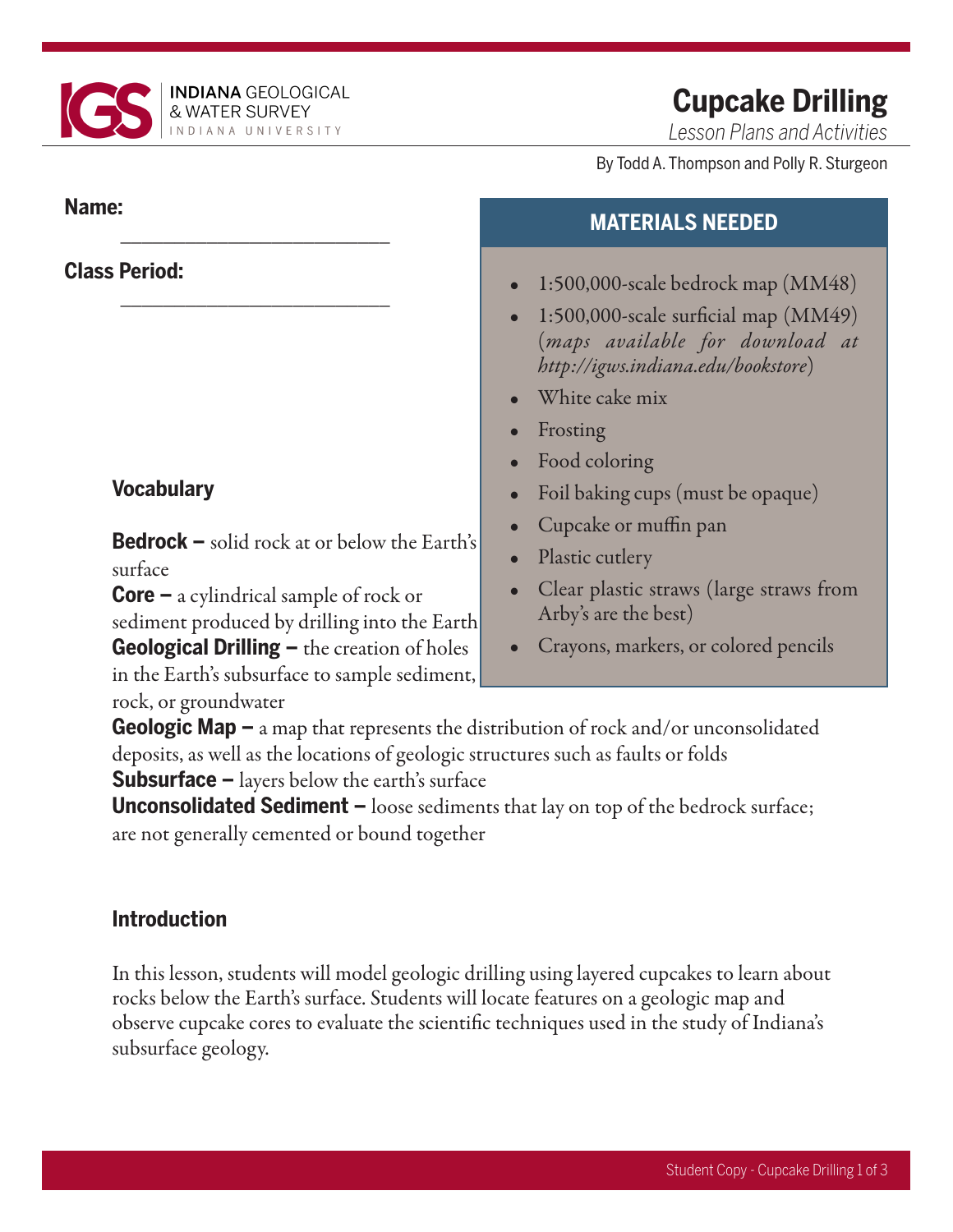### **Student Data Sheet**

1. Use a straw to drill a hole directly into the center of your cupcake. Pull the straw out and draw the colored layers in Core 1 below.



- 2. Use new straws to drill Core 2 and Core 3. Draw your cores in the spaces above.
- 3. Connect the contacts between the colored layers of the cores to create a cross section in the space above. Use your observations of the core to make an inference of what the cupcake looks like inside.
- 4. Cut the cupcake in half. Draw the inside layers of the cupcake in the space below.